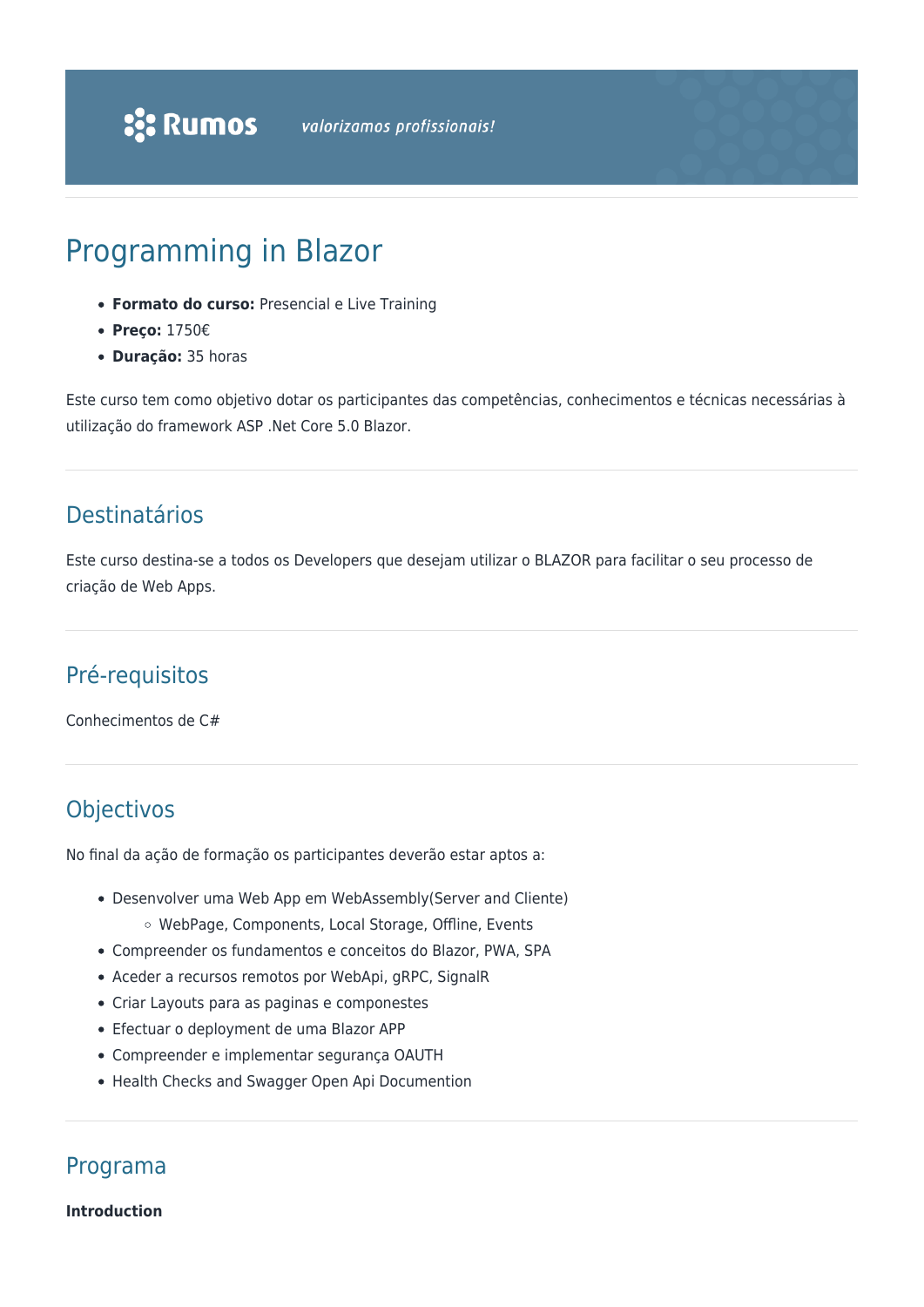- What is Blazor?
- What is WebAssembly?
- Blazor hosting models
- Installing Blazor
- Creating a new project
- Creating a page
- Layouts

# **Creating a Blazor layout**

- Using a layout
- Nested layouts

# **Components**

- Creating a component
- One-way binding
- Literals, expressions, and directives
- Directives
- Component events
- Browser DOM events
- Two-way binding
- Binding directives
- Cascading values
- Cascading values by name
- Cascading values by type
- Overriding cascaded values
- Code generated HTML attributes
- Capturing unexpected parameters
- Replacing attributes on child components
- Component lifecycles
- Multi-threaded rendering
- Thread safety using InvokeAsync

# **Render trees**

- Incremental RenderTree proof
- Optimising using @key

# **Templating components with RenderFragments**

- Creating a Control
- Passing data to a RenderFragment
- Using @typeparam to create generic components
- Passing placeholders to RenderFragments

# **Routing**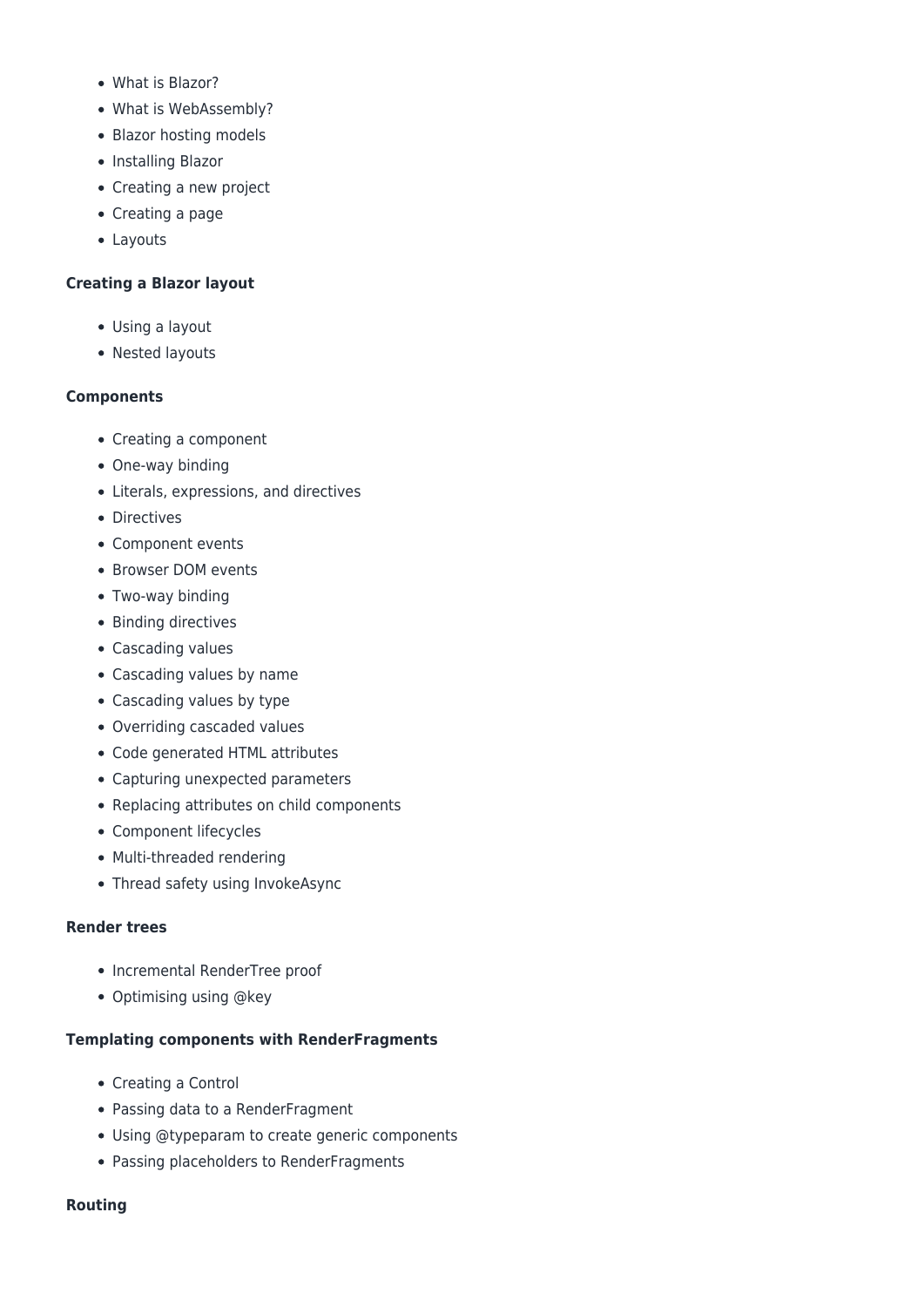- Defining routes
- Route parameters
- Constraining route parameters
- Optional route parameters
- $\bullet$  404 Not found
- Navigating our app via HTML
- Navigating our app via code
- Detecting navigation events

#### **Forms**

- Editing form data
- Descending from InputBase
- Validation
- Handling form submission
- EditContext, FieldIdentifiers, and FieldState
- Accessing form state
- Writing custom validation

# **Component libraries**

# **JavaScript interop**

- JavaScript boot process
- Calling JavaScript from .NET
- Updating the document title
- Passing HTML element references
- Calling .NET From JavaScript
- Lifetimes and memory leaks
- Type safety
- Calling static .NET methods

# **Dependency injection**

# **Injecting dependencies into Blazor components**

# **Dependency lifetimes and scopes**

- Transient dependencies
- Singleton dependencies
- Scoped dependencies
- Comparing dependency scopes
- Component scoped dependencies

# **Globalization and Localization**

# **WebApi, SignalR and gRPC**